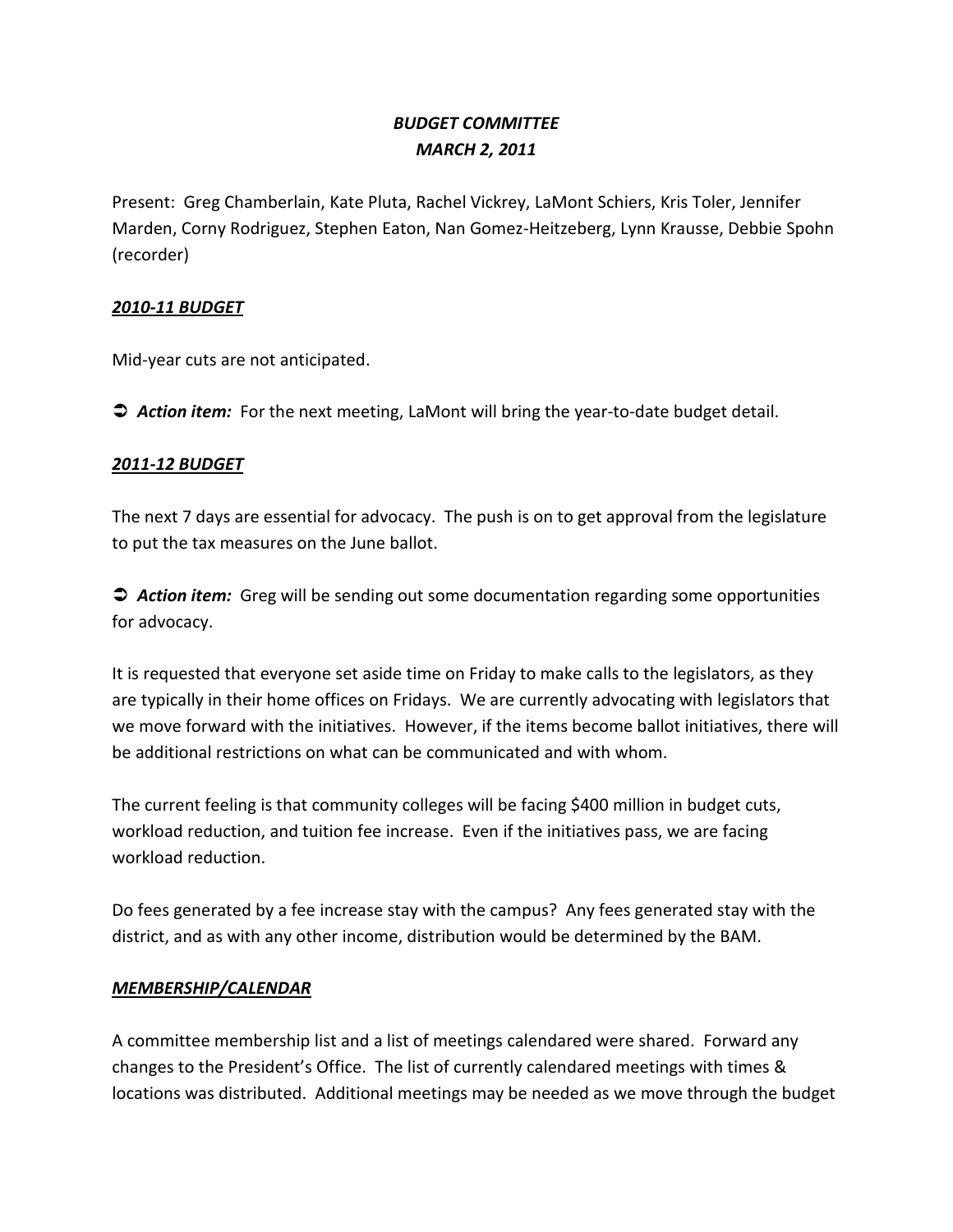development process. The preliminary budget is scheduled to be presented to the board in June. Therefore, the bulk of the development work must be done by early in May.

# *BAM*

 *Action item:* Before Friday's College Council meeting, Greg will make copies available of the Consultation Council minutes to discuss at College Council, and provide copies of comments from Porterville and Cerro Coso.

# *ACCREDITATION*

Kate asked to discuss Accreditation and how the Budget Committee fits into the Accreditation work. This committee's charge is a match to #3d – Financial Resources. LaMont is the Co-chair. Faculty committee members are Moya Arthur and Mike Ivey, but neither has consented to be co-chair. Previous co-chair was Janet Fulks.

 *Action item:* Corny will speak to Mike Ivey about the co-chair position of the Financial Resources committee.

Kris Toler also agreed to join the committee. This body should review the Budget Allocation Model.

## *BUDGET DEVELOPMENT*

LaMont shared the Budget Development packet that has been sent to budget managers. This is primarily for non-labor (4000, 5000, 6000) expenditures. The spreadsheet allows for linkages to CCC Core Mission, College Mission, Strategic Initiatives, and Unit Plans to be identified. In Excel, a conditional format can be set so that if a cell is left blank, it is highlighted in color.

A discussion needs to take place about how instructional supplies are distributed, as it is apparent that there is no consistency campus-wide.

## *CRITERIA*

Nan, Corny, and Jennifer worked on the list that was distributed. The proposal is that this statement would be the cover sheet to a document outlining processes. The question is whether the committee is comfortable enough with the document as presented to share with College Council on Friday. It was suggested that "communities" be changed to "service areas",